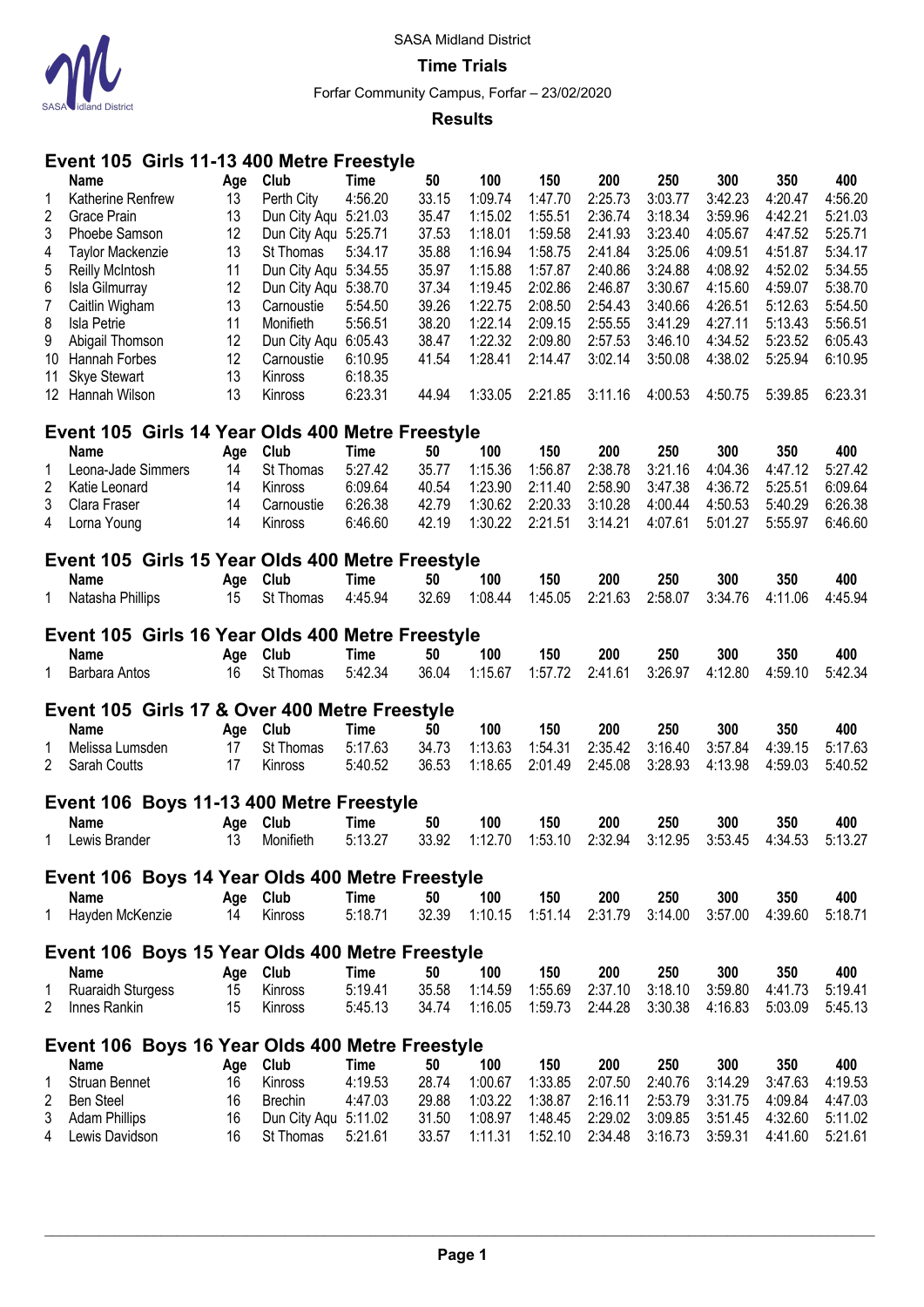

**Time Trials**

Forfar Community Campus, Forfar – 23/02/2020

### **Results**

| 150<br>400<br>Club<br>50<br>100<br>200<br>250<br>300<br>350<br><b>Name</b><br>Age<br>Time<br>6:44.83<br>42.93<br>1:38.55<br>2:30.20<br>3:20.19<br>4:16.20<br>5:11.82<br>5:58.77<br>1<br>6:44.83<br>Amy Johnston<br>13<br>Carnoustie<br>Event 107 Womens 15 Year Olds 400 Metre IM<br>Club<br>50<br>100<br>150<br>200<br>250<br>300<br>400<br><b>Time</b><br>350<br><b>Name</b><br>Age<br>1:52.04<br>3:18.62<br>4:03.78<br>Dun City Aqu 5:22.83<br>32.24<br>1:10.04<br>2:33.73<br>5:22.83<br>1<br>Martha Reeves<br>15<br>4:44.10<br><b>Event 107 Boys 11-13 400 Metre IM</b><br>Club<br>100<br>150<br>200<br>400<br><b>Name</b><br>50<br>250<br>300<br>350<br>Age<br>Time<br>2:12.03<br>3:53.73<br>39.47<br>1:26.64<br>2:58.56<br>4:50.58<br>1<br><b>Travis Gettings</b><br>12<br>St Thomas<br>6:10.13<br>5:31.91<br>6:10.13<br>Event 101 Girls 11-13 800 Metre Freestyle<br><b>Club</b><br><b>Time</b><br>50<br>100<br>150<br>200<br>250<br>300<br>350<br>400<br><b>Name</b><br>Age<br>500<br>550<br>600<br>650<br>700<br>750<br>800<br>450<br>13<br>33.58<br>1:11.55<br>1:50.69<br>3:10.65<br>Simone Finlayson<br>Dun City Aqu 10:24.19<br>2:30.36<br>3:49.73<br>4:29.14<br>5:08.09<br>1<br>8:28.11<br>5:47.54 6:27.64<br>7:06.79<br>7:47.27<br>9:07.96<br>9:47.82<br>10:24.19<br>12<br>1:18.93<br>2:43.57<br>3:27.05<br>4:51.01<br>5:32.90<br>2<br>Lauren Ferrett<br>Dun City Aqu 11:04.25<br>37.68<br>2:01.13<br>4:08.99<br>6:15.05 6:56.63<br>7:38.89<br>8:21.50<br>9:03.74<br>10:26.56<br>11:04.25<br>9:45.14<br>3<br>13<br>35.32<br>1:15.85<br>1:58.60<br>2:41.86<br>3:24.93<br>4:09.06<br>4:52.60<br>5:37.11<br>Dobrawa Tomasek<br>11:21.85<br>Carnoustie<br>11:21.85<br>6:21.94 7:05.84<br>7:50.09<br>8:33.82<br>9:17.54<br>10:44.23<br>10:01.39<br>1:19.90<br>2:45.35<br>3:28.21<br>4:55.19<br>5:38.32<br>13<br>St Thomas<br>38.06<br>2:02.33<br>4:11.76<br>Libby Coull<br>11:24.59<br>4<br>6:22.14 7:06.49<br>9:19.45<br>7:51.28<br>8:34.86<br>10:03.40<br>10:46.71<br>11:24.59<br>5<br>13<br>12:01.83<br>38.89<br>1:22.49<br>2:53.16<br>3:39.17<br>5:59.03<br>Katie Fraser<br>Kinross<br>2:07.42<br>4:25.74<br>5:11.99<br>6:45.35 7:31.54<br>8:16.84<br>9:03.81<br>9:50.87<br>10:38.04<br>11:22.13<br>12:01.83<br>13<br>Dun City Aqu 12:15.82<br>2:58.10<br>4:32.58<br>6<br>Darci Reid<br>39.56<br>1:24.52<br>2:10.73<br>3:44.72<br>5:20.09<br>6:07.56<br>6:55.62 7:43.39<br>8:30.72<br>9:18.79<br>10:52.91<br>10:07.18<br>11:36.00<br>12:15.82<br>Charlotte Chadwick<br>13<br>Kinross<br>12:28.91<br>1:26.35<br>2:12.99<br>3:00.64<br>4:37.27<br>6:13.62<br>7<br>40.53<br>3:48.50<br>5:25.53<br>8:38.22<br>9:25.94<br>11:02.06<br>12:28.91<br>7:01.80 7:50.10<br>10:14.01<br>11:48.05<br>13<br>13:15.06<br>42.02<br>1:30.34<br>2:19.79<br>3:09.72<br>4:00.79<br>4:52.10<br>5:42.71<br>Zoe Neave<br>Kinross<br>6:35.83<br>8<br>7:28.13 8:18.00<br>9:10.88<br>10:02.68<br>10:53.32<br>11:44.20<br>12:32.64<br>13:15.06<br>Event 101 Girls 14 Year Olds 800 Metre Freestyle<br>150<br>300<br>350<br>400<br><b>Name</b><br>Club<br><b>Time</b><br>50<br>100<br>200<br>250<br>Age<br>500<br>550<br>600<br>650<br>700<br>750<br>800<br>450<br>1:08.90<br>2:25.22<br>3:04.00<br>4:22.28<br>5:02.06<br>14<br>Dun City Aqu 10:19.85<br>32.36<br>1:47.01<br>3:43.01<br>Lucy Stoves<br>1<br>8:22.53<br>5:42.12 6:22.98<br>7:02.88<br>7:42.78<br>9:02.16<br>9:41.32<br>10:19.85<br>Monifieth<br>10:55.24<br>36.29<br>1:16.57<br>1:57.42<br>2:38.52<br>3:19.84<br>4:43.24<br>5:24.81<br>$\mathbf{2}^{\circ}$<br>Zara Denson<br>14<br>4:01.77<br>6:07.11 6:48.23<br>8:11.70<br>7:29.52<br>8:50.85<br>9:34.41<br>10:15.53 10:55.24<br>Monifieth<br>11:11.32<br>35.04<br>1:15.14<br>1:56.17<br>2:38.69<br>4:04.74<br>Abbie Dewar<br>14<br>3:21.73<br>4:47.37<br>5:29.34<br>3<br>6:13.90 6:56.15<br>7:38.54<br>9:05.52<br>10:32.20 11:11.32<br>8:21.68<br>9:48.19<br>Event 101 Girls 15 Year Olds 800 Metre Freestyle<br>200<br><b>Name</b><br>Club<br><b>Time</b><br>50<br>100<br>150<br>250<br>300<br>350<br>400<br>Age<br>450<br>500<br>550<br>600<br>650<br>700<br>750<br>800<br>Dun City Aqu 10:36.09<br>32.69<br>1:09.69<br>1:48.33<br>3:06.76<br>3:47.36<br>1<br>Ruby Methven<br>15<br>2:26.93<br>4:27.30<br>5:07.36<br>5:48.16 6:28.96<br>7:10.30<br>7:51.79<br>8:33.53<br>9:15.25<br>9:56.93<br>Event 101 Girls 16 Year Olds 800 Metre Freestyle<br><b>Name</b><br>Club<br><b>Time</b><br>150<br>200<br>250<br>300<br>350<br>400<br>Age<br>50<br>100<br>450<br>500<br>550<br>600<br>650<br>700<br>750<br>800<br>Monifieth<br>36.07<br>1:16.91<br>1:58.54<br>3:22.96<br>4:05.88<br>Carolyn Rae<br>16<br>11:14.16<br>2:40.40<br>4:49.17<br>5:32.70<br>1<br>6:16.37 6:59.91 | Event 107 Girls 11-13 400 Metre IM |  |  |  |  |  |         |         |         |         |          |          |  |
|------------------------------------------------------------------------------------------------------------------------------------------------------------------------------------------------------------------------------------------------------------------------------------------------------------------------------------------------------------------------------------------------------------------------------------------------------------------------------------------------------------------------------------------------------------------------------------------------------------------------------------------------------------------------------------------------------------------------------------------------------------------------------------------------------------------------------------------------------------------------------------------------------------------------------------------------------------------------------------------------------------------------------------------------------------------------------------------------------------------------------------------------------------------------------------------------------------------------------------------------------------------------------------------------------------------------------------------------------------------------------------------------------------------------------------------------------------------------------------------------------------------------------------------------------------------------------------------------------------------------------------------------------------------------------------------------------------------------------------------------------------------------------------------------------------------------------------------------------------------------------------------------------------------------------------------------------------------------------------------------------------------------------------------------------------------------------------------------------------------------------------------------------------------------------------------------------------------------------------------------------------------------------------------------------------------------------------------------------------------------------------------------------------------------------------------------------------------------------------------------------------------------------------------------------------------------------------------------------------------------------------------------------------------------------------------------------------------------------------------------------------------------------------------------------------------------------------------------------------------------------------------------------------------------------------------------------------------------------------------------------------------------------------------------------------------------------------------------------------------------------------------------------------------------------------------------------------------------------------------------------------------------------------------------------------------------------------------------------------------------------------------------------------------------------------------------------------------------------------------------------------------------------------------------------------------------------------------------------------------------------------------------------------------------------------------------------------------------------------------------------------------------------------------------------------------------------------------------------------------------------------------------------------------------------------------------------------------------------------------------------------------------------------------------------------------------------------------------------------------------------------------------------------------------------------------------------------------------------------------------------------------------------------------------------------------------------------------------------------------------------------------------------------------------------------------------------------------------------------------------------------------------------------------------------------------------------------------------------------------------------------------------------------------------------|------------------------------------|--|--|--|--|--|---------|---------|---------|---------|----------|----------|--|
|                                                                                                                                                                                                                                                                                                                                                                                                                                                                                                                                                                                                                                                                                                                                                                                                                                                                                                                                                                                                                                                                                                                                                                                                                                                                                                                                                                                                                                                                                                                                                                                                                                                                                                                                                                                                                                                                                                                                                                                                                                                                                                                                                                                                                                                                                                                                                                                                                                                                                                                                                                                                                                                                                                                                                                                                                                                                                                                                                                                                                                                                                                                                                                                                                                                                                                                                                                                                                                                                                                                                                                                                                                                                                                                                                                                                                                                                                                                                                                                                                                                                                                                                                                                                                                                                                                                                                                                                                                                                                                                                                                                                                                                                              |                                    |  |  |  |  |  |         |         |         |         |          |          |  |
|                                                                                                                                                                                                                                                                                                                                                                                                                                                                                                                                                                                                                                                                                                                                                                                                                                                                                                                                                                                                                                                                                                                                                                                                                                                                                                                                                                                                                                                                                                                                                                                                                                                                                                                                                                                                                                                                                                                                                                                                                                                                                                                                                                                                                                                                                                                                                                                                                                                                                                                                                                                                                                                                                                                                                                                                                                                                                                                                                                                                                                                                                                                                                                                                                                                                                                                                                                                                                                                                                                                                                                                                                                                                                                                                                                                                                                                                                                                                                                                                                                                                                                                                                                                                                                                                                                                                                                                                                                                                                                                                                                                                                                                                              |                                    |  |  |  |  |  |         |         |         |         |          |          |  |
|                                                                                                                                                                                                                                                                                                                                                                                                                                                                                                                                                                                                                                                                                                                                                                                                                                                                                                                                                                                                                                                                                                                                                                                                                                                                                                                                                                                                                                                                                                                                                                                                                                                                                                                                                                                                                                                                                                                                                                                                                                                                                                                                                                                                                                                                                                                                                                                                                                                                                                                                                                                                                                                                                                                                                                                                                                                                                                                                                                                                                                                                                                                                                                                                                                                                                                                                                                                                                                                                                                                                                                                                                                                                                                                                                                                                                                                                                                                                                                                                                                                                                                                                                                                                                                                                                                                                                                                                                                                                                                                                                                                                                                                                              |                                    |  |  |  |  |  |         |         |         |         |          |          |  |
|                                                                                                                                                                                                                                                                                                                                                                                                                                                                                                                                                                                                                                                                                                                                                                                                                                                                                                                                                                                                                                                                                                                                                                                                                                                                                                                                                                                                                                                                                                                                                                                                                                                                                                                                                                                                                                                                                                                                                                                                                                                                                                                                                                                                                                                                                                                                                                                                                                                                                                                                                                                                                                                                                                                                                                                                                                                                                                                                                                                                                                                                                                                                                                                                                                                                                                                                                                                                                                                                                                                                                                                                                                                                                                                                                                                                                                                                                                                                                                                                                                                                                                                                                                                                                                                                                                                                                                                                                                                                                                                                                                                                                                                                              |                                    |  |  |  |  |  |         |         |         |         |          |          |  |
|                                                                                                                                                                                                                                                                                                                                                                                                                                                                                                                                                                                                                                                                                                                                                                                                                                                                                                                                                                                                                                                                                                                                                                                                                                                                                                                                                                                                                                                                                                                                                                                                                                                                                                                                                                                                                                                                                                                                                                                                                                                                                                                                                                                                                                                                                                                                                                                                                                                                                                                                                                                                                                                                                                                                                                                                                                                                                                                                                                                                                                                                                                                                                                                                                                                                                                                                                                                                                                                                                                                                                                                                                                                                                                                                                                                                                                                                                                                                                                                                                                                                                                                                                                                                                                                                                                                                                                                                                                                                                                                                                                                                                                                                              |                                    |  |  |  |  |  |         |         |         |         |          |          |  |
|                                                                                                                                                                                                                                                                                                                                                                                                                                                                                                                                                                                                                                                                                                                                                                                                                                                                                                                                                                                                                                                                                                                                                                                                                                                                                                                                                                                                                                                                                                                                                                                                                                                                                                                                                                                                                                                                                                                                                                                                                                                                                                                                                                                                                                                                                                                                                                                                                                                                                                                                                                                                                                                                                                                                                                                                                                                                                                                                                                                                                                                                                                                                                                                                                                                                                                                                                                                                                                                                                                                                                                                                                                                                                                                                                                                                                                                                                                                                                                                                                                                                                                                                                                                                                                                                                                                                                                                                                                                                                                                                                                                                                                                                              |                                    |  |  |  |  |  |         |         |         |         |          |          |  |
|                                                                                                                                                                                                                                                                                                                                                                                                                                                                                                                                                                                                                                                                                                                                                                                                                                                                                                                                                                                                                                                                                                                                                                                                                                                                                                                                                                                                                                                                                                                                                                                                                                                                                                                                                                                                                                                                                                                                                                                                                                                                                                                                                                                                                                                                                                                                                                                                                                                                                                                                                                                                                                                                                                                                                                                                                                                                                                                                                                                                                                                                                                                                                                                                                                                                                                                                                                                                                                                                                                                                                                                                                                                                                                                                                                                                                                                                                                                                                                                                                                                                                                                                                                                                                                                                                                                                                                                                                                                                                                                                                                                                                                                                              |                                    |  |  |  |  |  |         |         |         |         |          |          |  |
|                                                                                                                                                                                                                                                                                                                                                                                                                                                                                                                                                                                                                                                                                                                                                                                                                                                                                                                                                                                                                                                                                                                                                                                                                                                                                                                                                                                                                                                                                                                                                                                                                                                                                                                                                                                                                                                                                                                                                                                                                                                                                                                                                                                                                                                                                                                                                                                                                                                                                                                                                                                                                                                                                                                                                                                                                                                                                                                                                                                                                                                                                                                                                                                                                                                                                                                                                                                                                                                                                                                                                                                                                                                                                                                                                                                                                                                                                                                                                                                                                                                                                                                                                                                                                                                                                                                                                                                                                                                                                                                                                                                                                                                                              |                                    |  |  |  |  |  |         |         |         |         |          |          |  |
|                                                                                                                                                                                                                                                                                                                                                                                                                                                                                                                                                                                                                                                                                                                                                                                                                                                                                                                                                                                                                                                                                                                                                                                                                                                                                                                                                                                                                                                                                                                                                                                                                                                                                                                                                                                                                                                                                                                                                                                                                                                                                                                                                                                                                                                                                                                                                                                                                                                                                                                                                                                                                                                                                                                                                                                                                                                                                                                                                                                                                                                                                                                                                                                                                                                                                                                                                                                                                                                                                                                                                                                                                                                                                                                                                                                                                                                                                                                                                                                                                                                                                                                                                                                                                                                                                                                                                                                                                                                                                                                                                                                                                                                                              |                                    |  |  |  |  |  |         |         |         |         |          |          |  |
|                                                                                                                                                                                                                                                                                                                                                                                                                                                                                                                                                                                                                                                                                                                                                                                                                                                                                                                                                                                                                                                                                                                                                                                                                                                                                                                                                                                                                                                                                                                                                                                                                                                                                                                                                                                                                                                                                                                                                                                                                                                                                                                                                                                                                                                                                                                                                                                                                                                                                                                                                                                                                                                                                                                                                                                                                                                                                                                                                                                                                                                                                                                                                                                                                                                                                                                                                                                                                                                                                                                                                                                                                                                                                                                                                                                                                                                                                                                                                                                                                                                                                                                                                                                                                                                                                                                                                                                                                                                                                                                                                                                                                                                                              |                                    |  |  |  |  |  |         |         |         |         |          |          |  |
|                                                                                                                                                                                                                                                                                                                                                                                                                                                                                                                                                                                                                                                                                                                                                                                                                                                                                                                                                                                                                                                                                                                                                                                                                                                                                                                                                                                                                                                                                                                                                                                                                                                                                                                                                                                                                                                                                                                                                                                                                                                                                                                                                                                                                                                                                                                                                                                                                                                                                                                                                                                                                                                                                                                                                                                                                                                                                                                                                                                                                                                                                                                                                                                                                                                                                                                                                                                                                                                                                                                                                                                                                                                                                                                                                                                                                                                                                                                                                                                                                                                                                                                                                                                                                                                                                                                                                                                                                                                                                                                                                                                                                                                                              |                                    |  |  |  |  |  |         |         |         |         |          |          |  |
|                                                                                                                                                                                                                                                                                                                                                                                                                                                                                                                                                                                                                                                                                                                                                                                                                                                                                                                                                                                                                                                                                                                                                                                                                                                                                                                                                                                                                                                                                                                                                                                                                                                                                                                                                                                                                                                                                                                                                                                                                                                                                                                                                                                                                                                                                                                                                                                                                                                                                                                                                                                                                                                                                                                                                                                                                                                                                                                                                                                                                                                                                                                                                                                                                                                                                                                                                                                                                                                                                                                                                                                                                                                                                                                                                                                                                                                                                                                                                                                                                                                                                                                                                                                                                                                                                                                                                                                                                                                                                                                                                                                                                                                                              |                                    |  |  |  |  |  |         |         |         |         |          |          |  |
|                                                                                                                                                                                                                                                                                                                                                                                                                                                                                                                                                                                                                                                                                                                                                                                                                                                                                                                                                                                                                                                                                                                                                                                                                                                                                                                                                                                                                                                                                                                                                                                                                                                                                                                                                                                                                                                                                                                                                                                                                                                                                                                                                                                                                                                                                                                                                                                                                                                                                                                                                                                                                                                                                                                                                                                                                                                                                                                                                                                                                                                                                                                                                                                                                                                                                                                                                                                                                                                                                                                                                                                                                                                                                                                                                                                                                                                                                                                                                                                                                                                                                                                                                                                                                                                                                                                                                                                                                                                                                                                                                                                                                                                                              |                                    |  |  |  |  |  |         |         |         |         |          |          |  |
|                                                                                                                                                                                                                                                                                                                                                                                                                                                                                                                                                                                                                                                                                                                                                                                                                                                                                                                                                                                                                                                                                                                                                                                                                                                                                                                                                                                                                                                                                                                                                                                                                                                                                                                                                                                                                                                                                                                                                                                                                                                                                                                                                                                                                                                                                                                                                                                                                                                                                                                                                                                                                                                                                                                                                                                                                                                                                                                                                                                                                                                                                                                                                                                                                                                                                                                                                                                                                                                                                                                                                                                                                                                                                                                                                                                                                                                                                                                                                                                                                                                                                                                                                                                                                                                                                                                                                                                                                                                                                                                                                                                                                                                                              |                                    |  |  |  |  |  |         |         |         |         |          |          |  |
|                                                                                                                                                                                                                                                                                                                                                                                                                                                                                                                                                                                                                                                                                                                                                                                                                                                                                                                                                                                                                                                                                                                                                                                                                                                                                                                                                                                                                                                                                                                                                                                                                                                                                                                                                                                                                                                                                                                                                                                                                                                                                                                                                                                                                                                                                                                                                                                                                                                                                                                                                                                                                                                                                                                                                                                                                                                                                                                                                                                                                                                                                                                                                                                                                                                                                                                                                                                                                                                                                                                                                                                                                                                                                                                                                                                                                                                                                                                                                                                                                                                                                                                                                                                                                                                                                                                                                                                                                                                                                                                                                                                                                                                                              |                                    |  |  |  |  |  |         |         |         |         |          |          |  |
|                                                                                                                                                                                                                                                                                                                                                                                                                                                                                                                                                                                                                                                                                                                                                                                                                                                                                                                                                                                                                                                                                                                                                                                                                                                                                                                                                                                                                                                                                                                                                                                                                                                                                                                                                                                                                                                                                                                                                                                                                                                                                                                                                                                                                                                                                                                                                                                                                                                                                                                                                                                                                                                                                                                                                                                                                                                                                                                                                                                                                                                                                                                                                                                                                                                                                                                                                                                                                                                                                                                                                                                                                                                                                                                                                                                                                                                                                                                                                                                                                                                                                                                                                                                                                                                                                                                                                                                                                                                                                                                                                                                                                                                                              |                                    |  |  |  |  |  |         |         |         |         |          |          |  |
|                                                                                                                                                                                                                                                                                                                                                                                                                                                                                                                                                                                                                                                                                                                                                                                                                                                                                                                                                                                                                                                                                                                                                                                                                                                                                                                                                                                                                                                                                                                                                                                                                                                                                                                                                                                                                                                                                                                                                                                                                                                                                                                                                                                                                                                                                                                                                                                                                                                                                                                                                                                                                                                                                                                                                                                                                                                                                                                                                                                                                                                                                                                                                                                                                                                                                                                                                                                                                                                                                                                                                                                                                                                                                                                                                                                                                                                                                                                                                                                                                                                                                                                                                                                                                                                                                                                                                                                                                                                                                                                                                                                                                                                                              |                                    |  |  |  |  |  |         |         |         |         |          |          |  |
|                                                                                                                                                                                                                                                                                                                                                                                                                                                                                                                                                                                                                                                                                                                                                                                                                                                                                                                                                                                                                                                                                                                                                                                                                                                                                                                                                                                                                                                                                                                                                                                                                                                                                                                                                                                                                                                                                                                                                                                                                                                                                                                                                                                                                                                                                                                                                                                                                                                                                                                                                                                                                                                                                                                                                                                                                                                                                                                                                                                                                                                                                                                                                                                                                                                                                                                                                                                                                                                                                                                                                                                                                                                                                                                                                                                                                                                                                                                                                                                                                                                                                                                                                                                                                                                                                                                                                                                                                                                                                                                                                                                                                                                                              |                                    |  |  |  |  |  |         |         |         |         |          |          |  |
|                                                                                                                                                                                                                                                                                                                                                                                                                                                                                                                                                                                                                                                                                                                                                                                                                                                                                                                                                                                                                                                                                                                                                                                                                                                                                                                                                                                                                                                                                                                                                                                                                                                                                                                                                                                                                                                                                                                                                                                                                                                                                                                                                                                                                                                                                                                                                                                                                                                                                                                                                                                                                                                                                                                                                                                                                                                                                                                                                                                                                                                                                                                                                                                                                                                                                                                                                                                                                                                                                                                                                                                                                                                                                                                                                                                                                                                                                                                                                                                                                                                                                                                                                                                                                                                                                                                                                                                                                                                                                                                                                                                                                                                                              |                                    |  |  |  |  |  |         |         |         |         |          |          |  |
|                                                                                                                                                                                                                                                                                                                                                                                                                                                                                                                                                                                                                                                                                                                                                                                                                                                                                                                                                                                                                                                                                                                                                                                                                                                                                                                                                                                                                                                                                                                                                                                                                                                                                                                                                                                                                                                                                                                                                                                                                                                                                                                                                                                                                                                                                                                                                                                                                                                                                                                                                                                                                                                                                                                                                                                                                                                                                                                                                                                                                                                                                                                                                                                                                                                                                                                                                                                                                                                                                                                                                                                                                                                                                                                                                                                                                                                                                                                                                                                                                                                                                                                                                                                                                                                                                                                                                                                                                                                                                                                                                                                                                                                                              |                                    |  |  |  |  |  |         |         |         |         |          |          |  |
|                                                                                                                                                                                                                                                                                                                                                                                                                                                                                                                                                                                                                                                                                                                                                                                                                                                                                                                                                                                                                                                                                                                                                                                                                                                                                                                                                                                                                                                                                                                                                                                                                                                                                                                                                                                                                                                                                                                                                                                                                                                                                                                                                                                                                                                                                                                                                                                                                                                                                                                                                                                                                                                                                                                                                                                                                                                                                                                                                                                                                                                                                                                                                                                                                                                                                                                                                                                                                                                                                                                                                                                                                                                                                                                                                                                                                                                                                                                                                                                                                                                                                                                                                                                                                                                                                                                                                                                                                                                                                                                                                                                                                                                                              |                                    |  |  |  |  |  |         |         |         |         |          |          |  |
|                                                                                                                                                                                                                                                                                                                                                                                                                                                                                                                                                                                                                                                                                                                                                                                                                                                                                                                                                                                                                                                                                                                                                                                                                                                                                                                                                                                                                                                                                                                                                                                                                                                                                                                                                                                                                                                                                                                                                                                                                                                                                                                                                                                                                                                                                                                                                                                                                                                                                                                                                                                                                                                                                                                                                                                                                                                                                                                                                                                                                                                                                                                                                                                                                                                                                                                                                                                                                                                                                                                                                                                                                                                                                                                                                                                                                                                                                                                                                                                                                                                                                                                                                                                                                                                                                                                                                                                                                                                                                                                                                                                                                                                                              |                                    |  |  |  |  |  |         |         |         |         |          |          |  |
|                                                                                                                                                                                                                                                                                                                                                                                                                                                                                                                                                                                                                                                                                                                                                                                                                                                                                                                                                                                                                                                                                                                                                                                                                                                                                                                                                                                                                                                                                                                                                                                                                                                                                                                                                                                                                                                                                                                                                                                                                                                                                                                                                                                                                                                                                                                                                                                                                                                                                                                                                                                                                                                                                                                                                                                                                                                                                                                                                                                                                                                                                                                                                                                                                                                                                                                                                                                                                                                                                                                                                                                                                                                                                                                                                                                                                                                                                                                                                                                                                                                                                                                                                                                                                                                                                                                                                                                                                                                                                                                                                                                                                                                                              |                                    |  |  |  |  |  |         |         |         |         |          |          |  |
|                                                                                                                                                                                                                                                                                                                                                                                                                                                                                                                                                                                                                                                                                                                                                                                                                                                                                                                                                                                                                                                                                                                                                                                                                                                                                                                                                                                                                                                                                                                                                                                                                                                                                                                                                                                                                                                                                                                                                                                                                                                                                                                                                                                                                                                                                                                                                                                                                                                                                                                                                                                                                                                                                                                                                                                                                                                                                                                                                                                                                                                                                                                                                                                                                                                                                                                                                                                                                                                                                                                                                                                                                                                                                                                                                                                                                                                                                                                                                                                                                                                                                                                                                                                                                                                                                                                                                                                                                                                                                                                                                                                                                                                                              |                                    |  |  |  |  |  |         |         |         |         |          |          |  |
|                                                                                                                                                                                                                                                                                                                                                                                                                                                                                                                                                                                                                                                                                                                                                                                                                                                                                                                                                                                                                                                                                                                                                                                                                                                                                                                                                                                                                                                                                                                                                                                                                                                                                                                                                                                                                                                                                                                                                                                                                                                                                                                                                                                                                                                                                                                                                                                                                                                                                                                                                                                                                                                                                                                                                                                                                                                                                                                                                                                                                                                                                                                                                                                                                                                                                                                                                                                                                                                                                                                                                                                                                                                                                                                                                                                                                                                                                                                                                                                                                                                                                                                                                                                                                                                                                                                                                                                                                                                                                                                                                                                                                                                                              |                                    |  |  |  |  |  |         |         |         |         |          |          |  |
|                                                                                                                                                                                                                                                                                                                                                                                                                                                                                                                                                                                                                                                                                                                                                                                                                                                                                                                                                                                                                                                                                                                                                                                                                                                                                                                                                                                                                                                                                                                                                                                                                                                                                                                                                                                                                                                                                                                                                                                                                                                                                                                                                                                                                                                                                                                                                                                                                                                                                                                                                                                                                                                                                                                                                                                                                                                                                                                                                                                                                                                                                                                                                                                                                                                                                                                                                                                                                                                                                                                                                                                                                                                                                                                                                                                                                                                                                                                                                                                                                                                                                                                                                                                                                                                                                                                                                                                                                                                                                                                                                                                                                                                                              |                                    |  |  |  |  |  |         |         |         |         |          |          |  |
|                                                                                                                                                                                                                                                                                                                                                                                                                                                                                                                                                                                                                                                                                                                                                                                                                                                                                                                                                                                                                                                                                                                                                                                                                                                                                                                                                                                                                                                                                                                                                                                                                                                                                                                                                                                                                                                                                                                                                                                                                                                                                                                                                                                                                                                                                                                                                                                                                                                                                                                                                                                                                                                                                                                                                                                                                                                                                                                                                                                                                                                                                                                                                                                                                                                                                                                                                                                                                                                                                                                                                                                                                                                                                                                                                                                                                                                                                                                                                                                                                                                                                                                                                                                                                                                                                                                                                                                                                                                                                                                                                                                                                                                                              |                                    |  |  |  |  |  |         |         |         |         |          |          |  |
|                                                                                                                                                                                                                                                                                                                                                                                                                                                                                                                                                                                                                                                                                                                                                                                                                                                                                                                                                                                                                                                                                                                                                                                                                                                                                                                                                                                                                                                                                                                                                                                                                                                                                                                                                                                                                                                                                                                                                                                                                                                                                                                                                                                                                                                                                                                                                                                                                                                                                                                                                                                                                                                                                                                                                                                                                                                                                                                                                                                                                                                                                                                                                                                                                                                                                                                                                                                                                                                                                                                                                                                                                                                                                                                                                                                                                                                                                                                                                                                                                                                                                                                                                                                                                                                                                                                                                                                                                                                                                                                                                                                                                                                                              |                                    |  |  |  |  |  |         |         |         |         |          |          |  |
|                                                                                                                                                                                                                                                                                                                                                                                                                                                                                                                                                                                                                                                                                                                                                                                                                                                                                                                                                                                                                                                                                                                                                                                                                                                                                                                                                                                                                                                                                                                                                                                                                                                                                                                                                                                                                                                                                                                                                                                                                                                                                                                                                                                                                                                                                                                                                                                                                                                                                                                                                                                                                                                                                                                                                                                                                                                                                                                                                                                                                                                                                                                                                                                                                                                                                                                                                                                                                                                                                                                                                                                                                                                                                                                                                                                                                                                                                                                                                                                                                                                                                                                                                                                                                                                                                                                                                                                                                                                                                                                                                                                                                                                                              |                                    |  |  |  |  |  |         |         |         |         |          |          |  |
|                                                                                                                                                                                                                                                                                                                                                                                                                                                                                                                                                                                                                                                                                                                                                                                                                                                                                                                                                                                                                                                                                                                                                                                                                                                                                                                                                                                                                                                                                                                                                                                                                                                                                                                                                                                                                                                                                                                                                                                                                                                                                                                                                                                                                                                                                                                                                                                                                                                                                                                                                                                                                                                                                                                                                                                                                                                                                                                                                                                                                                                                                                                                                                                                                                                                                                                                                                                                                                                                                                                                                                                                                                                                                                                                                                                                                                                                                                                                                                                                                                                                                                                                                                                                                                                                                                                                                                                                                                                                                                                                                                                                                                                                              |                                    |  |  |  |  |  |         |         |         |         |          |          |  |
|                                                                                                                                                                                                                                                                                                                                                                                                                                                                                                                                                                                                                                                                                                                                                                                                                                                                                                                                                                                                                                                                                                                                                                                                                                                                                                                                                                                                                                                                                                                                                                                                                                                                                                                                                                                                                                                                                                                                                                                                                                                                                                                                                                                                                                                                                                                                                                                                                                                                                                                                                                                                                                                                                                                                                                                                                                                                                                                                                                                                                                                                                                                                                                                                                                                                                                                                                                                                                                                                                                                                                                                                                                                                                                                                                                                                                                                                                                                                                                                                                                                                                                                                                                                                                                                                                                                                                                                                                                                                                                                                                                                                                                                                              |                                    |  |  |  |  |  |         |         |         |         |          |          |  |
|                                                                                                                                                                                                                                                                                                                                                                                                                                                                                                                                                                                                                                                                                                                                                                                                                                                                                                                                                                                                                                                                                                                                                                                                                                                                                                                                                                                                                                                                                                                                                                                                                                                                                                                                                                                                                                                                                                                                                                                                                                                                                                                                                                                                                                                                                                                                                                                                                                                                                                                                                                                                                                                                                                                                                                                                                                                                                                                                                                                                                                                                                                                                                                                                                                                                                                                                                                                                                                                                                                                                                                                                                                                                                                                                                                                                                                                                                                                                                                                                                                                                                                                                                                                                                                                                                                                                                                                                                                                                                                                                                                                                                                                                              |                                    |  |  |  |  |  |         |         |         |         |          |          |  |
|                                                                                                                                                                                                                                                                                                                                                                                                                                                                                                                                                                                                                                                                                                                                                                                                                                                                                                                                                                                                                                                                                                                                                                                                                                                                                                                                                                                                                                                                                                                                                                                                                                                                                                                                                                                                                                                                                                                                                                                                                                                                                                                                                                                                                                                                                                                                                                                                                                                                                                                                                                                                                                                                                                                                                                                                                                                                                                                                                                                                                                                                                                                                                                                                                                                                                                                                                                                                                                                                                                                                                                                                                                                                                                                                                                                                                                                                                                                                                                                                                                                                                                                                                                                                                                                                                                                                                                                                                                                                                                                                                                                                                                                                              |                                    |  |  |  |  |  |         |         |         |         |          |          |  |
|                                                                                                                                                                                                                                                                                                                                                                                                                                                                                                                                                                                                                                                                                                                                                                                                                                                                                                                                                                                                                                                                                                                                                                                                                                                                                                                                                                                                                                                                                                                                                                                                                                                                                                                                                                                                                                                                                                                                                                                                                                                                                                                                                                                                                                                                                                                                                                                                                                                                                                                                                                                                                                                                                                                                                                                                                                                                                                                                                                                                                                                                                                                                                                                                                                                                                                                                                                                                                                                                                                                                                                                                                                                                                                                                                                                                                                                                                                                                                                                                                                                                                                                                                                                                                                                                                                                                                                                                                                                                                                                                                                                                                                                                              |                                    |  |  |  |  |  |         |         |         |         |          |          |  |
|                                                                                                                                                                                                                                                                                                                                                                                                                                                                                                                                                                                                                                                                                                                                                                                                                                                                                                                                                                                                                                                                                                                                                                                                                                                                                                                                                                                                                                                                                                                                                                                                                                                                                                                                                                                                                                                                                                                                                                                                                                                                                                                                                                                                                                                                                                                                                                                                                                                                                                                                                                                                                                                                                                                                                                                                                                                                                                                                                                                                                                                                                                                                                                                                                                                                                                                                                                                                                                                                                                                                                                                                                                                                                                                                                                                                                                                                                                                                                                                                                                                                                                                                                                                                                                                                                                                                                                                                                                                                                                                                                                                                                                                                              |                                    |  |  |  |  |  |         |         |         |         |          |          |  |
|                                                                                                                                                                                                                                                                                                                                                                                                                                                                                                                                                                                                                                                                                                                                                                                                                                                                                                                                                                                                                                                                                                                                                                                                                                                                                                                                                                                                                                                                                                                                                                                                                                                                                                                                                                                                                                                                                                                                                                                                                                                                                                                                                                                                                                                                                                                                                                                                                                                                                                                                                                                                                                                                                                                                                                                                                                                                                                                                                                                                                                                                                                                                                                                                                                                                                                                                                                                                                                                                                                                                                                                                                                                                                                                                                                                                                                                                                                                                                                                                                                                                                                                                                                                                                                                                                                                                                                                                                                                                                                                                                                                                                                                                              |                                    |  |  |  |  |  |         |         |         |         |          |          |  |
|                                                                                                                                                                                                                                                                                                                                                                                                                                                                                                                                                                                                                                                                                                                                                                                                                                                                                                                                                                                                                                                                                                                                                                                                                                                                                                                                                                                                                                                                                                                                                                                                                                                                                                                                                                                                                                                                                                                                                                                                                                                                                                                                                                                                                                                                                                                                                                                                                                                                                                                                                                                                                                                                                                                                                                                                                                                                                                                                                                                                                                                                                                                                                                                                                                                                                                                                                                                                                                                                                                                                                                                                                                                                                                                                                                                                                                                                                                                                                                                                                                                                                                                                                                                                                                                                                                                                                                                                                                                                                                                                                                                                                                                                              |                                    |  |  |  |  |  |         |         |         |         |          |          |  |
|                                                                                                                                                                                                                                                                                                                                                                                                                                                                                                                                                                                                                                                                                                                                                                                                                                                                                                                                                                                                                                                                                                                                                                                                                                                                                                                                                                                                                                                                                                                                                                                                                                                                                                                                                                                                                                                                                                                                                                                                                                                                                                                                                                                                                                                                                                                                                                                                                                                                                                                                                                                                                                                                                                                                                                                                                                                                                                                                                                                                                                                                                                                                                                                                                                                                                                                                                                                                                                                                                                                                                                                                                                                                                                                                                                                                                                                                                                                                                                                                                                                                                                                                                                                                                                                                                                                                                                                                                                                                                                                                                                                                                                                                              |                                    |  |  |  |  |  |         |         |         |         |          |          |  |
|                                                                                                                                                                                                                                                                                                                                                                                                                                                                                                                                                                                                                                                                                                                                                                                                                                                                                                                                                                                                                                                                                                                                                                                                                                                                                                                                                                                                                                                                                                                                                                                                                                                                                                                                                                                                                                                                                                                                                                                                                                                                                                                                                                                                                                                                                                                                                                                                                                                                                                                                                                                                                                                                                                                                                                                                                                                                                                                                                                                                                                                                                                                                                                                                                                                                                                                                                                                                                                                                                                                                                                                                                                                                                                                                                                                                                                                                                                                                                                                                                                                                                                                                                                                                                                                                                                                                                                                                                                                                                                                                                                                                                                                                              |                                    |  |  |  |  |  |         |         |         |         |          |          |  |
|                                                                                                                                                                                                                                                                                                                                                                                                                                                                                                                                                                                                                                                                                                                                                                                                                                                                                                                                                                                                                                                                                                                                                                                                                                                                                                                                                                                                                                                                                                                                                                                                                                                                                                                                                                                                                                                                                                                                                                                                                                                                                                                                                                                                                                                                                                                                                                                                                                                                                                                                                                                                                                                                                                                                                                                                                                                                                                                                                                                                                                                                                                                                                                                                                                                                                                                                                                                                                                                                                                                                                                                                                                                                                                                                                                                                                                                                                                                                                                                                                                                                                                                                                                                                                                                                                                                                                                                                                                                                                                                                                                                                                                                                              |                                    |  |  |  |  |  |         |         |         |         |          |          |  |
|                                                                                                                                                                                                                                                                                                                                                                                                                                                                                                                                                                                                                                                                                                                                                                                                                                                                                                                                                                                                                                                                                                                                                                                                                                                                                                                                                                                                                                                                                                                                                                                                                                                                                                                                                                                                                                                                                                                                                                                                                                                                                                                                                                                                                                                                                                                                                                                                                                                                                                                                                                                                                                                                                                                                                                                                                                                                                                                                                                                                                                                                                                                                                                                                                                                                                                                                                                                                                                                                                                                                                                                                                                                                                                                                                                                                                                                                                                                                                                                                                                                                                                                                                                                                                                                                                                                                                                                                                                                                                                                                                                                                                                                                              |                                    |  |  |  |  |  |         |         |         |         |          | 10:36.09 |  |
|                                                                                                                                                                                                                                                                                                                                                                                                                                                                                                                                                                                                                                                                                                                                                                                                                                                                                                                                                                                                                                                                                                                                                                                                                                                                                                                                                                                                                                                                                                                                                                                                                                                                                                                                                                                                                                                                                                                                                                                                                                                                                                                                                                                                                                                                                                                                                                                                                                                                                                                                                                                                                                                                                                                                                                                                                                                                                                                                                                                                                                                                                                                                                                                                                                                                                                                                                                                                                                                                                                                                                                                                                                                                                                                                                                                                                                                                                                                                                                                                                                                                                                                                                                                                                                                                                                                                                                                                                                                                                                                                                                                                                                                                              |                                    |  |  |  |  |  |         |         |         |         |          |          |  |
|                                                                                                                                                                                                                                                                                                                                                                                                                                                                                                                                                                                                                                                                                                                                                                                                                                                                                                                                                                                                                                                                                                                                                                                                                                                                                                                                                                                                                                                                                                                                                                                                                                                                                                                                                                                                                                                                                                                                                                                                                                                                                                                                                                                                                                                                                                                                                                                                                                                                                                                                                                                                                                                                                                                                                                                                                                                                                                                                                                                                                                                                                                                                                                                                                                                                                                                                                                                                                                                                                                                                                                                                                                                                                                                                                                                                                                                                                                                                                                                                                                                                                                                                                                                                                                                                                                                                                                                                                                                                                                                                                                                                                                                                              |                                    |  |  |  |  |  |         |         |         |         |          |          |  |
|                                                                                                                                                                                                                                                                                                                                                                                                                                                                                                                                                                                                                                                                                                                                                                                                                                                                                                                                                                                                                                                                                                                                                                                                                                                                                                                                                                                                                                                                                                                                                                                                                                                                                                                                                                                                                                                                                                                                                                                                                                                                                                                                                                                                                                                                                                                                                                                                                                                                                                                                                                                                                                                                                                                                                                                                                                                                                                                                                                                                                                                                                                                                                                                                                                                                                                                                                                                                                                                                                                                                                                                                                                                                                                                                                                                                                                                                                                                                                                                                                                                                                                                                                                                                                                                                                                                                                                                                                                                                                                                                                                                                                                                                              |                                    |  |  |  |  |  |         |         |         |         |          |          |  |
|                                                                                                                                                                                                                                                                                                                                                                                                                                                                                                                                                                                                                                                                                                                                                                                                                                                                                                                                                                                                                                                                                                                                                                                                                                                                                                                                                                                                                                                                                                                                                                                                                                                                                                                                                                                                                                                                                                                                                                                                                                                                                                                                                                                                                                                                                                                                                                                                                                                                                                                                                                                                                                                                                                                                                                                                                                                                                                                                                                                                                                                                                                                                                                                                                                                                                                                                                                                                                                                                                                                                                                                                                                                                                                                                                                                                                                                                                                                                                                                                                                                                                                                                                                                                                                                                                                                                                                                                                                                                                                                                                                                                                                                                              |                                    |  |  |  |  |  |         |         |         |         |          |          |  |
|                                                                                                                                                                                                                                                                                                                                                                                                                                                                                                                                                                                                                                                                                                                                                                                                                                                                                                                                                                                                                                                                                                                                                                                                                                                                                                                                                                                                                                                                                                                                                                                                                                                                                                                                                                                                                                                                                                                                                                                                                                                                                                                                                                                                                                                                                                                                                                                                                                                                                                                                                                                                                                                                                                                                                                                                                                                                                                                                                                                                                                                                                                                                                                                                                                                                                                                                                                                                                                                                                                                                                                                                                                                                                                                                                                                                                                                                                                                                                                                                                                                                                                                                                                                                                                                                                                                                                                                                                                                                                                                                                                                                                                                                              |                                    |  |  |  |  |  | 7:43.02 | 8:26.27 | 9:09.40 | 9:52.24 | 10:34.56 | 11:14.16 |  |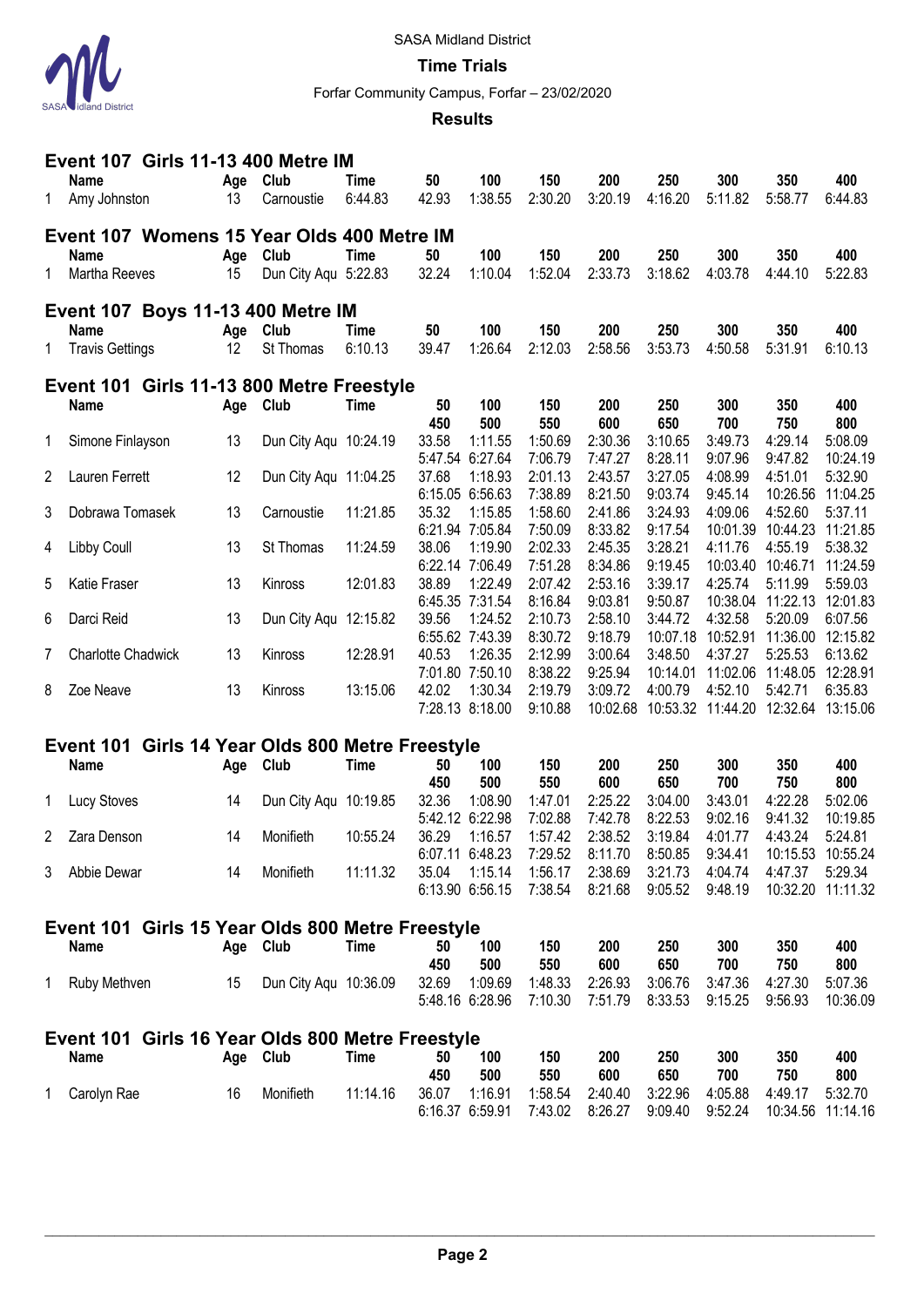

**Time Trials**

Forfar Community Campus, Forfar – 23/02/2020

### **Results**

## **Event 102 Boys 11-13 800 Metre Freestyle**

|   | Name            | Age | Club                  | Time     | 50              | 100             | 150     | 200               | 250      | 300      | 350               | 400      |
|---|-----------------|-----|-----------------------|----------|-----------------|-----------------|---------|-------------------|----------|----------|-------------------|----------|
|   |                 |     |                       |          | 450             | 500             | 550     | 600               | 650      | 700      | 750               | 800      |
|   | Corey Philip    | 12  | Dun City Aqu 10:26.08 |          | 34.00           | 1:13.39         | 1:52.32 | 2:31.65           | 3:11.25  | 3:51.04  | 4:31.69           | 5:12.04  |
|   |                 |     |                       |          |                 | 5:51.62 6:31.67 | 7:12.47 | 7:52.72           | 8:33.09  | 9:13.08  | 9:51.09           | 10:26.08 |
|   | 2 Rory Webster  | 13  | Monifieth             | 10:54.17 | 35.49           | 1:15.83         | 1:56.76 | 2:38.18           | 3:19.25  | 4:00.56  | 4:41.82           | 5:23.66  |
|   |                 |     |                       |          |                 | 6:04.92 6:46.39 | 7:28.39 | 8:10.26           | 8:52.24  | 9:33.96  | 10:15.73 10:54.17 |          |
| 3 | Duncan Crichton | 13  | <b>Kinross</b>        | 11:10.44 | 36.54           | 1:16.23         | 1:57.52 | 2:39.31           | 3:21.76  | 4:04.97  | 4:47.89           | 5:31.61  |
|   |                 |     |                       |          |                 | 6:14.26 6:57.43 | 7:40.93 | 8:24.32           | 9:07.99  | 9:51.30  | 10:33.25 11:10.44 |          |
|   | 4 Euan Webster  | 12  | Monifieth             | 14:45.50 | 43.48           | 1:33.61         | 2:27.03 | 3:22.66           | 4:17.66  | 5:14.35  | 6:11.22           | 7:11.35  |
|   |                 |     |                       |          | 8:12.71 9:13.51 |                 |         | 10:12.98 11:12.10 | 12:09.27 | 13:03.61 | 13:57.71          | 14:45.50 |

## **Event 102 Boys 14 Year Olds 800 Metre Freestyle**

| <b>Name</b>         | Age | Club                  | Time     | 50    | 100             | 150     | 200     | 250     | 300     | 350               | 400      |
|---------------------|-----|-----------------------|----------|-------|-----------------|---------|---------|---------|---------|-------------------|----------|
|                     |     |                       |          | 450   | 500             | 550     | 600     | 650     | 700     | 750               | 800      |
| Will Shepherd       | 14  | Perth City            | 9:32.90  | 31.98 | 1:07.39         | 1:43.79 | 2:19.76 | 2:55.68 | 3:31.97 | 4:08.88           | 4:46.06  |
|                     |     |                       |          |       | 5:22.07 5:57.75 | 6:33.80 | 7:10.40 | 7:47.28 | 8:22.96 | 8:58.60           | 9:32.90  |
| 2 Cameron Mitchell  | 14  | St Thomas             | 9:59.88  | 32 13 | 1:08.39         | 1:44.91 | 2:22.19 | 2:59.42 | 3:37.50 | 4:15.66           | 4:54.31  |
|                     |     |                       |          |       | 5:32.49 6:11.76 | 6:50.73 | 7:29.87 | 8:08.19 | 8:46.78 | 9:24.06           | 9:59.88  |
| 3 Aaron Gilmurray   | 14  | Dun City Agu 10:12.29 |          | 32.63 | 1:09.62         | 1:48.02 | 2:26.05 | 3:05.35 | 3:43.86 | 4:23.49           | 5:02.73  |
|                     |     |                       |          |       | 5:42.30 6:22.26 | 7:01.60 | 7:41.67 | 8:19.59 | 8:58.58 | 9:36.56           | 10:12.29 |
| 4 Hamish Hutchinson | 14  | Perth City            | 10:39.87 | 33.16 | 1:11.33         | 1:51.04 | 2:32.28 | 3:12.27 | 3:52.93 | 4:34.10           | 5:14.52  |
|                     |     |                       |          |       | 5:55.55 6:38.01 | 7:18.94 | 8:00.16 | 8:40.29 | 9:21.57 | 10:01.45 10:39.87 |          |

## **Event 102 Boys 15 Year Olds 800 Metre Freestyle**

| <b>Name</b>         | Aae | Club                 | Time     | 50    | 100             | 150                             | 200     | 250     | 300     | 350      | 400      |
|---------------------|-----|----------------------|----------|-------|-----------------|---------------------------------|---------|---------|---------|----------|----------|
|                     |     |                      |          | 450   | 500             | 550                             | 600     | 650     | 700     | 750      | 800      |
| <b>Travis Davey</b> | 15  | Dun City Agu 9:11.01 |          | 28.83 | 1:01.44         | 1:35.58                         | 2:09.61 | 2:43.69 | 3:18.51 | 3:53.90  | 4:29.53  |
|                     |     |                      |          |       |                 | 5:05.47 5:41.33 6:16.94 6:52.31 |         | 7:27.83 | 8:03.09 | 8:38.17  | 9:11.01  |
| 2 Calum Brown       | 15. | St Thomas            | 10:58.00 | 36.41 | 1:17.41         | 1:58.44 2:40.49                 |         | 3:23.18 | 4:05.38 | 4:47.77  | 5:30.02  |
|                     |     |                      |          |       | 6:10.94 6:52.28 | 7:33.96 8:15.92                 |         | 8:57.31 | 9:38.30 | 10:58.07 | 10:58.00 |

# **Event 102 Boys 17 & Over 800 Metre Freestyle**

|   | Name                  | Age | Club             | Time     | 50    | 100             | 150     | 200     | 250     | 300     | 350     | 400      |
|---|-----------------------|-----|------------------|----------|-------|-----------------|---------|---------|---------|---------|---------|----------|
|   |                       |     |                  |          | 450   | 500             | 550     | 600     | 650     | 700     | 750     | 800      |
|   | <b>Finlay Wallace</b> | 17  | <b>St Thomas</b> | 8:59.64  | 29.70 | 1:02.32         | 1:34.81 | 2:07.72 | 2:40.82 | 3:14.28 | 3:48.26 | 4:22.24  |
|   |                       |     |                  |          |       | 4:56.54 5:30.99 | 6:05.83 | 6:40.62 | 7:15.74 | 7:50.83 | 8:25.23 | 8:59.64  |
|   | 2 Kerr Lumsden        |     | St Thomas        | 9:21.95  | 29.58 | 1:01.98         | 1:35.52 | 2:08.54 | 2:42.38 | 3:16.56 | 3:52.03 | 4:27.66  |
|   |                       |     |                  |          |       | 5:03.72 5:40.37 | 6:16.45 | 6:53.58 | 7:31.94 | 8:09.79 | 8:46.31 | 9:21.95  |
| 3 | Christopher Aitken    |     | Perth City       | 9:38.43  | 30.18 | 1:03.95         | 1:38.45 | 2:13.41 | 2:48.86 | 3:24.60 | 4:01.11 | 4:37.56  |
|   |                       |     |                  |          |       | 5:14.17 5:51.87 | 6:29.18 | 7:06.93 | 7:44.87 | 8:23.51 | 9:01.88 | 9:38.43  |
|   | 4 Greg Oliphant       |     | Carnoustie       | 10:07.18 | 32.98 | 1:09.86         | 1:48.38 | 2:26.38 | 3:04.94 | 3:43.77 | 4:21.84 | 5:00.02  |
|   |                       |     |                  |          |       | 5:38.79 6:17.95 | 6:56.60 | 7:35.11 | 8:12.96 | 8:51.72 | 9:30.03 | 10:07.18 |